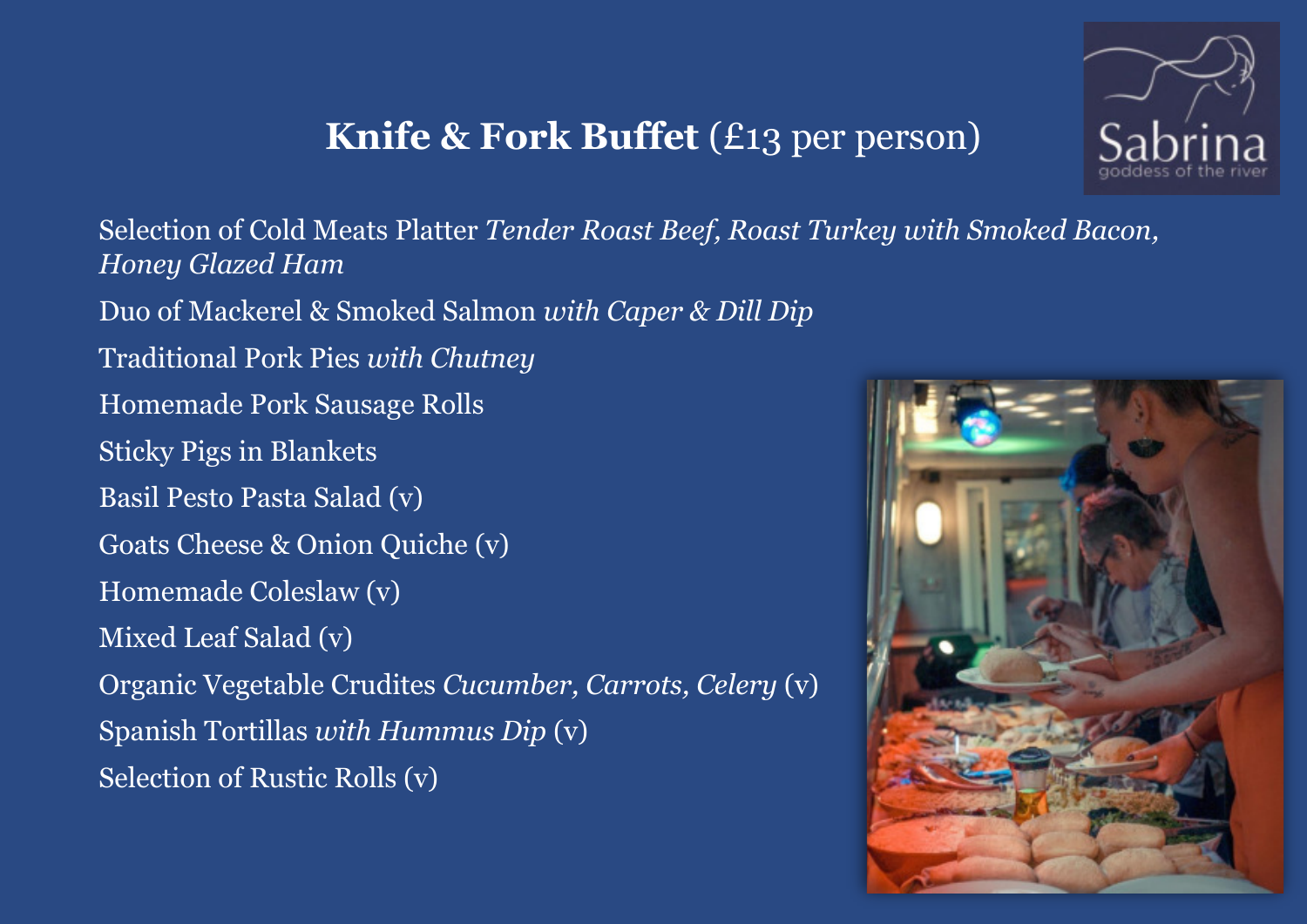### **Barbecue** (£15.50 per person)

 Homemade 6oz Succulent, British Beef Burger Braised Onions Seasoned Chicken Breast Leek & Sage Cumberland Sausage Buttered Corn on the Cob (v) Homemade Coleslaw (v) Dressed Green Salad (v) Vegetarian Burgers (v) Quorn Sausages (v) Stuffed Peppers (v) Selection of Sauces and Relishes



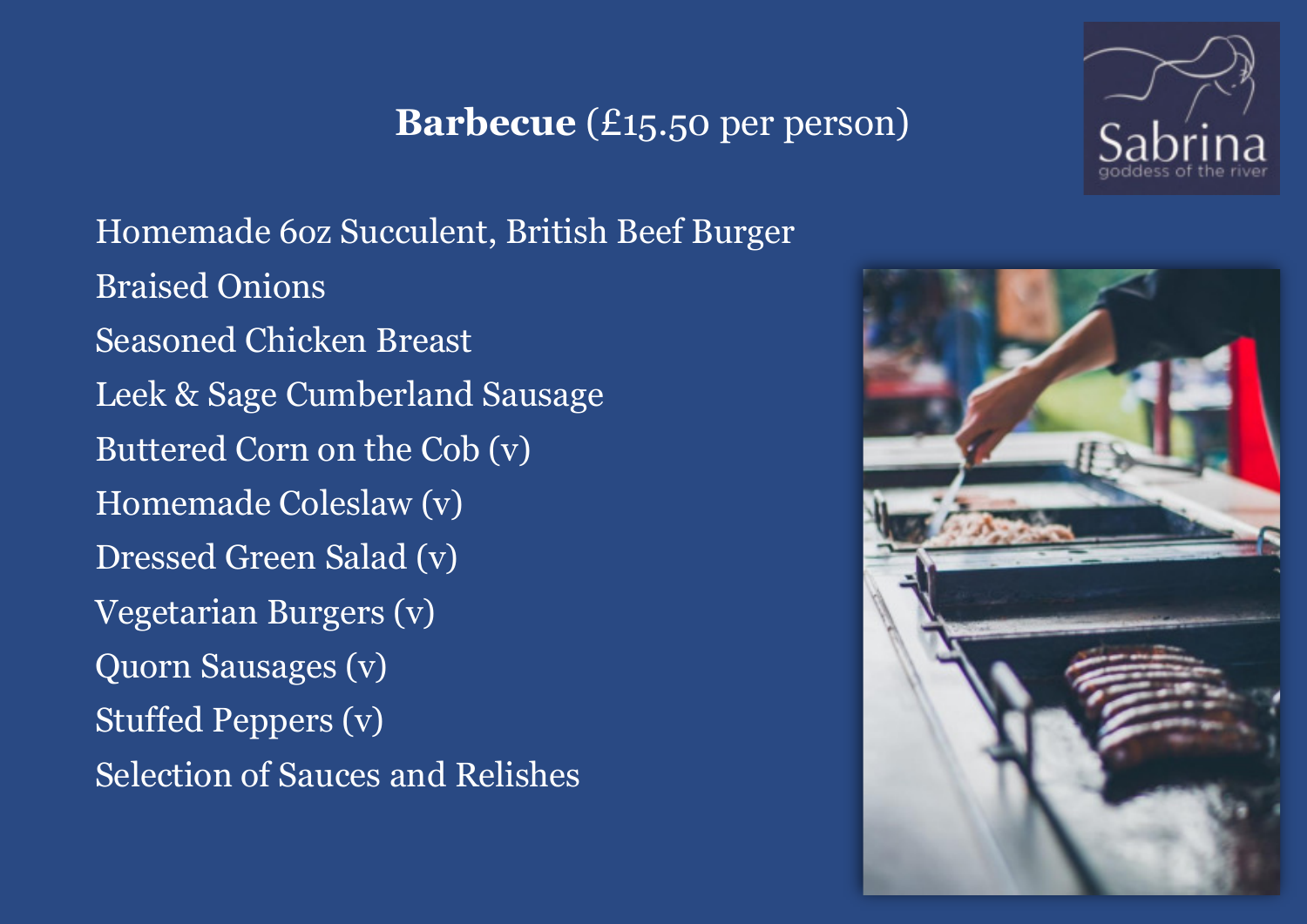# **Canapés** (£15 per person)



*Please select six from the following choices*  Savoury

- Chicken Pâté on Crostini
- Smoked Salmon & Cream Cheese Blini
- Melon & Parma Ham Skewers
- Chicken & Chorizo Bites
- Sticky Pigs in Blankets
- Balsamic Tomato & Mozzarella Skewers (v)
- Blue Cheese & Fig on Toasted Baguette (v)
- Spinach, Tomato & Pine Nuts on Bruschetta (v)

### Sweet

- Toffee Apple Bread & Butter Pudding
- Chocolate Orange Brownies
- Mini Scones *Cherry & Almond, Raisin & Dark Chocolate, with Jam & Clotted Cream*

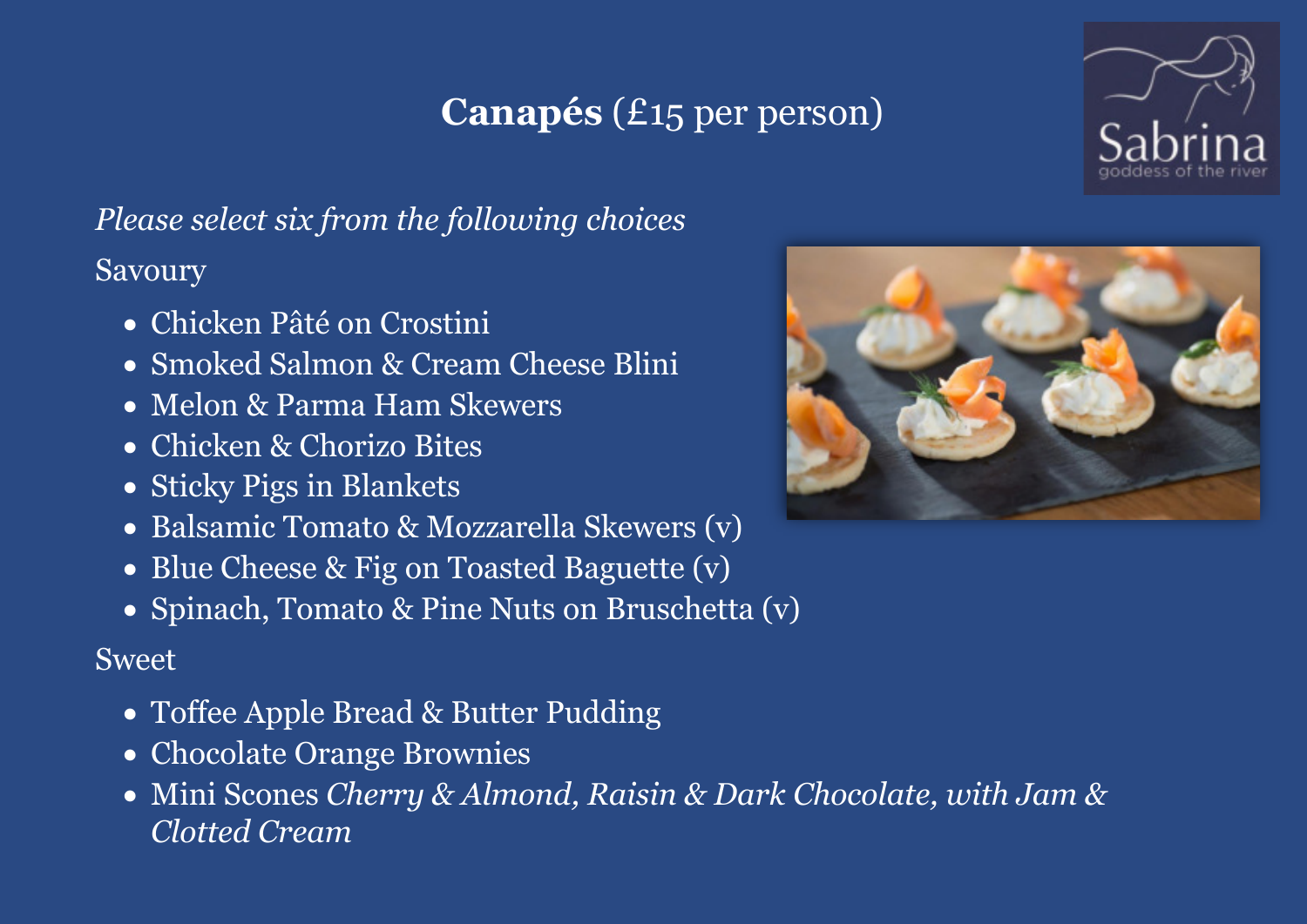# **Grazing Buffet** (£11 per person)



#### *Please choose four sandwiches from the following selection*

- Smoked Salmon, Cream Cheese, Fresh Dill, Gem Lettuce
- Roast Beef *with Mustard Mayo & Slaw*
- Honey Roast Ham *with Mayo & Chunky Pickle*
- Roast Turkey, Brie & Cranberry
- Shropshire Blue Cheese *with Heathers Harvest Rich Fig & Balsamic Chutney*
- Roast Chicken *with Basil Pesto, Hummus, Coriander Mayo*
- Free Range Egg Mayonnaise *with Watercress* (v)

Homemade Pork Sausage Rolls *with Heathers Harvest Fruit Chutney* 

Goats Cheese & Caramelised Onion Quiche (v)

Free Range Scotch Eggs

Organic Vegetable Crudités *Cucumber, Carrots, Celery*  Spanish Tortillas *with Hummus Dip* 

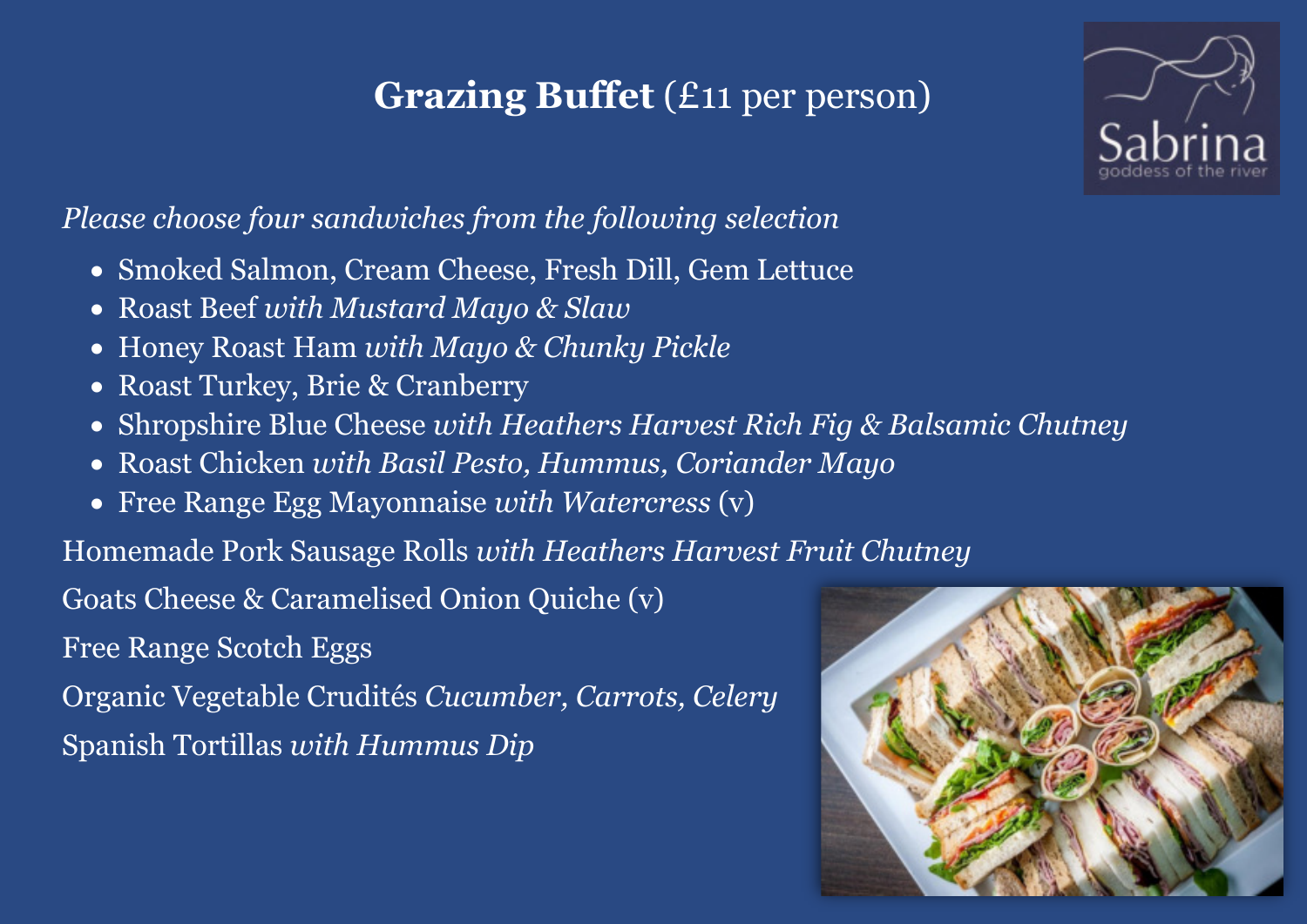### **Deluxe BBQ** (£20 per person)

Sticky BBQ Pulled Pork Homemade 8oz Beef Burgers Leek & Sage Cumberland Sausage Seasoned Chicken Breast Buttered Corn on the Cob (v) Homemade Coleslaw (v) White & Granary Rolls (v) Vegetarian Burgers (v) Quorn Sausages (v) Stuffed Peppers (v) Dressed Mixed Leaf Salad (v) Selection of Sauces & Relishes